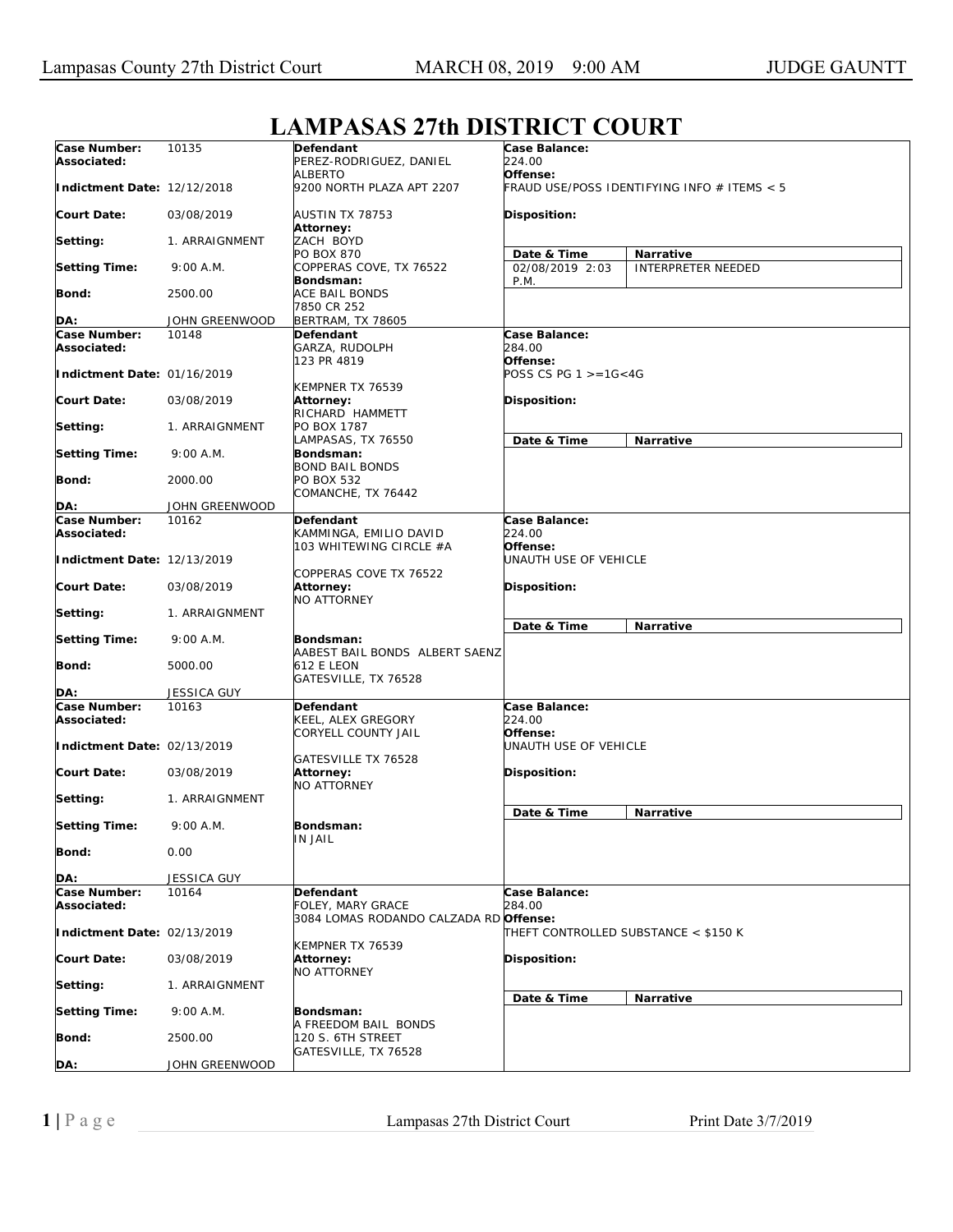| Case Number:                | 10165          | Defendant                                   | Case Balance:                   |                                              |
|-----------------------------|----------------|---------------------------------------------|---------------------------------|----------------------------------------------|
| Associated:                 |                | EDMONDSON, DONALD WADE                      | 284.00                          |                                              |
|                             |                | 1704 E. AVE. G                              | Offense:                        |                                              |
| Indictment Date: 02/13/2019 |                |                                             |                                 | PROH SUBSTANCE/ITEM IN CORRECTIONAL FACILITY |
|                             |                | LAMPASAS TX 76550                           |                                 |                                              |
| Court Date:                 | 03/08/2019     | Attorney:                                   | <b>Disposition:</b>             |                                              |
|                             |                | PAUL HARRELL                                |                                 |                                              |
| Setting:                    | 1. ARRAIGNMENT | 412 S. LIVEOAK STREET<br>LAMPASAS, TX 76550 | Date & Time                     | Narrative                                    |
| <b>Setting Time:</b>        | 9:00 A.M.      | Bondsman:                                   |                                 |                                              |
|                             |                | <b>BOND BAIL BONDS</b>                      |                                 |                                              |
| Bond:                       | 0.00           | PO BOX 532                                  |                                 |                                              |
|                             |                | COMANCHE, TX 76442                          |                                 |                                              |
| DA:                         | JOHN GREENWOOD |                                             |                                 |                                              |
| Case Number:                | 10166          | Defendant                                   | Case Balance:                   |                                              |
| Associated:                 |                | HERNANDEZ, NICK CORTEZ<br>904 E AVE I       | 224.00<br>Offense:              |                                              |
| Indictment Date: 02/13/2019 |                | Lampasas, Texas 76550                       | <b>EVADING ARREST DET W/VEH</b> |                                              |
|                             |                | LAMPASAS TX 76550                           |                                 |                                              |
| Court Date:                 | 03/08/2019     | Attorney:                                   | <b>Disposition:</b>             |                                              |
|                             |                | NO ATTORNEY                                 |                                 |                                              |
| Setting:                    | 1. ARRAIGNMENT |                                             |                                 |                                              |
|                             |                |                                             | Date & Time                     | Narrative                                    |
| <b>Setting Time:</b>        | 9:00 A.M.      | Bondsman:                                   |                                 |                                              |
|                             |                | A-ACTION BONDS                              |                                 |                                              |
| Bond:                       | 1000.00        | 503 S LIVE OAK ST<br>LAMPASAS, TX 76550     |                                 |                                              |
| DA:                         | JESSICA GUY    |                                             |                                 |                                              |
| Case Number:                | 10167          | Defendant                                   | Case Balance:                   |                                              |
| Associated:                 |                | FRIEDLANDER, JONATHAN MICHAEL               | 284.00                          |                                              |
|                             |                | 603 E. AVE G                                | Offense:                        |                                              |
| Indictment Date: 02/13/2019 |                |                                             | POSS CS PG 1 <1G                |                                              |
|                             |                | LAMPASAS TX 76550                           |                                 |                                              |
| Court Date:                 | 03/08/2019     | Attorney:                                   | <b>Disposition:</b>             |                                              |
| Setting:                    | 1. ARRAIGNMENT | EDDIE G. SHELL<br>6000 NORTH HIGHWAY 281    |                                 |                                              |
|                             |                | MARBLE FALLS, TX 78654                      | Date & Time                     | Narrative                                    |
| <b>Setting Time:</b>        | 9:00 A.M.      | Bondsman:                                   |                                 |                                              |
|                             |                | ACE BAIL BONDS                              |                                 |                                              |
| Bond:                       | 3000.00        | 7850 CR 252                                 |                                 |                                              |
|                             |                | <b>BERTRAM, TX 78605</b>                    |                                 |                                              |
| DA:                         | JOHN GREENWOOD |                                             |                                 |                                              |
| Case Number:                | 10168          | Defendant                                   | Case Balance:<br>284.00         |                                              |
| Associated:                 |                | MORENO, STEVE WAYNE<br>1434 CR 4034         | Offense:                        |                                              |
| Indictment Date: 02/13/2019 |                | APT 3                                       | POSS CS PG 1 <1G                |                                              |
|                             |                | LAMPASAS TX 76550                           |                                 |                                              |
| Court Date:                 | 03/08/2019     | Attorney:                                   | <b>Disposition:</b>             |                                              |
|                             |                | NO ATTORNEY                                 |                                 |                                              |
| Setting:                    | 1. ARRAIGNMENT |                                             |                                 |                                              |
|                             |                |                                             | Date & Time                     | Narrative                                    |
| <b>Setting Time:</b>        | 9:00 A.M.      | Bondsman:                                   |                                 |                                              |
| <b>Bond:</b>                | 0.00           | IN JAIL                                     |                                 |                                              |
|                             |                |                                             |                                 |                                              |
| DA:                         | JESSICA GUY    |                                             |                                 |                                              |
| Case Number:                | 10169          | Defendant                                   | Case Balance:                   |                                              |
| Associated:                 |                | SOCHA, KEVIN MICHAEL                        | 284.00                          |                                              |
|                             |                | 908 N 9TH ST                                | Offense:                        |                                              |
| Indictment Date: 02/13/2019 |                |                                             | POSS CS PG1 <1G DFZ IAT         |                                              |
|                             | 03/08/2019     | SAN SABA TX 76877                           | Disposition:                    |                                              |
| <b>Court Date:</b>          |                | Attorney:<br>NO ATTORNEY                    |                                 |                                              |
| Setting:                    | 1. ARRAIGNMENT |                                             |                                 |                                              |
|                             |                |                                             | Date & Time                     | Narrative                                    |
| <b>Setting Time:</b>        | 9:00 A.M.      | Bondsman:                                   |                                 |                                              |
|                             |                | JIM TIMMONS                                 |                                 |                                              |
| <b>Bond:</b>                | 2000.00        | 1508 W. COMMERCE                            |                                 |                                              |
|                             |                | SAN SABA, TX 76877                          |                                 |                                              |
| DA:                         | JOHN GREENWOOD |                                             |                                 |                                              |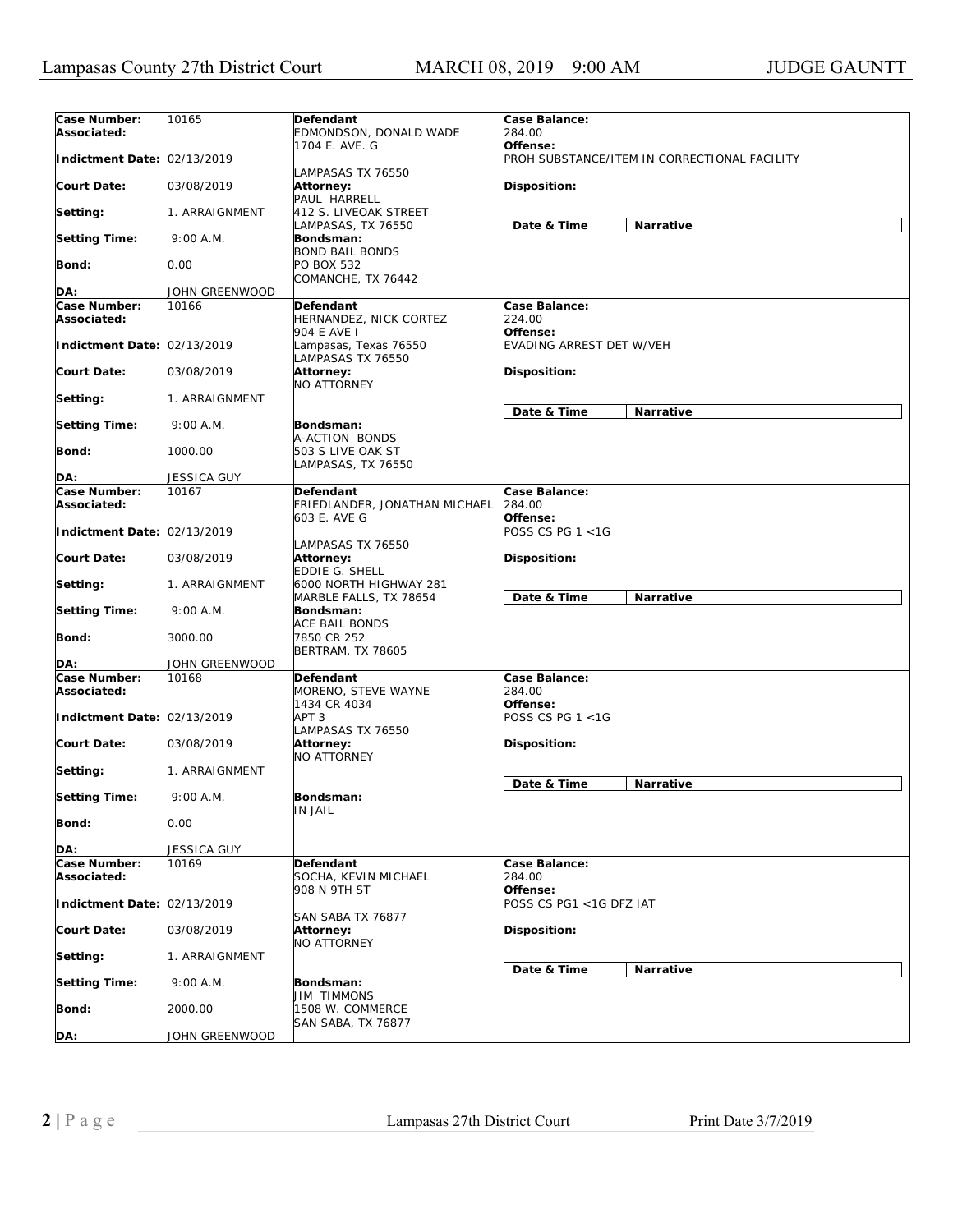| Case Number:<br>Associated: | 10170                 | Defendant<br>HIGGINS, LACEY GENE AMANDA                         | Case Balance:<br>284.00                |                                                                                |
|-----------------------------|-----------------------|-----------------------------------------------------------------|----------------------------------------|--------------------------------------------------------------------------------|
| Indictment Date: 02/13/2019 |                       | 7360 E HWY 190                                                  | Offense:<br>POSS CS PG $1 > = 16 < 4G$ |                                                                                |
| Court Date:                 | 03/08/2019            | LAMPASAS TX 76550<br>Attorney:<br>JOE H. RODRIGUEZ              | Disposition:                           |                                                                                |
| Setting:                    | 1. ARRAIGNMENT        | 615 E MAIN STREET<br>GATESVILLE, TX 76528                       | Date & Time                            | Narrative                                                                      |
| <b>Setting Time:</b>        | 9:00 A.M.             | Bondsman:<br>AABEST BAIL BONDS ALBERT SAENZ                     | 03/04/2019 11:18<br>A.M.               | WAS NOTIFIED ON THIS DATE BY A FAMILY<br>MEMBER THAT DEF IS IN REHAB--I STATED |
| Bond:                       | 0.00                  | 612 E LEON<br>GATESVILLE, TX 76528                              |                                        | THAT THE FACILITY NEEDS TO SEND OUR<br>OFFICE SOMETHING FOR THE FILE           |
| DA:                         | <b>JOHN GREENWOOD</b> |                                                                 | 02/26/2019 2:29<br>P.M.                | NOTICE FOR 3/8/19 SENT CERT MAIL TO DEF                                        |
| Case Number:<br>Associated: | 10171                 | Defendant<br>CUNNINGHAM, DERRICK WAYNE                          | Case Balance:<br>284.00                |                                                                                |
| Indictment Date: 02/13/2019 |                       | 1709 A TAYLOR ST.                                               | Offense:<br>POSS CS PG 1 <1G           |                                                                                |
| Court Date:                 | 03/08/2019            | LAMPASAS TX 76550<br>Attorney:<br>NO ATTORNEY                   | Disposition:                           |                                                                                |
| Setting:                    | 1. ARRAIGNMENT        |                                                                 | Date & Time                            | Narrative                                                                      |
| <b>Setting Time:</b>        | 9:00 A.M.             | Bondsman:<br>A-ACTION BONDS                                     |                                        |                                                                                |
| <b>Bond:</b>                | 0.00                  | 503 S LIVE OAK ST<br>LAMPASAS, TX 76550                         |                                        |                                                                                |
| DA:                         | JOHN GREENWOOD        |                                                                 |                                        |                                                                                |
| Case Number:<br>Associated: | 10153                 | <b>Defendant</b><br>SCHOCH, AARON MAURICE<br>18071 199TH STREET | Case Balance:<br>339.00<br>Offense:    |                                                                                |
| Indictment Date: 01/16/2019 |                       |                                                                 | POSS CS PG 1 >=1G<4G                   |                                                                                |
| Court Date:                 | 03/08/2019            | Attorney:<br><b>BILL PRICE</b>                                  | Disposition:                           |                                                                                |
| Setting:                    | 1. ARRAIGNMENT        | <b>408 SOUTH LIVE OAK</b><br>LAMPASAS, TX 76550                 | Date & Time                            | <b>Narrative</b>                                                               |
| <b>Setting Time:</b>        | 9:00 A.M.             | Bondsman:<br>IN JAIL                                            |                                        |                                                                                |
| <b>Bond:</b>                | 0.00                  |                                                                 |                                        |                                                                                |
| DA:                         | <b>JESSICA GUY</b>    |                                                                 |                                        |                                                                                |
| Case Number:                | 10065                 | <b>Defendant</b>                                                | Case Balance:                          |                                                                                |
| Associated:                 |                       | WIMBERLY, TODD GARRETT<br>380 MARTINDALE LAKE RD                | 339.00<br>Offense:                     |                                                                                |
| Indictment Date: 07/18/2018 |                       | MAXWELL TX 78656                                                | POSS CS PG 1 >=1G<4G                   |                                                                                |
| <b>Court Date:</b>          | 03/08/2019            | Attorney:<br>ZACH BOYD                                          | Disposition:                           |                                                                                |
| Setting:                    | 2. PRE TRIAL          | PO BOX 870<br>COPPERAS COVE, TX 76522                           | Date & Time                            | <b>Narrative</b>                                                               |
| <b>Setting Time:</b>        | 9:00 A.M.             | Bondsman:<br>IN JAIL                                            |                                        |                                                                                |
| Bond:                       | 3000.00               |                                                                 |                                        |                                                                                |
| DA:                         | JESSICA GUY           |                                                                 |                                        |                                                                                |
| Case Number:<br>Associated: | 10070                 | Defendant<br>MCKEE, CHAD DEWAYNE<br>7634                        | Case Balance:<br>284.00<br>Offense:    |                                                                                |
| Indictment Date: 08/15/2018 |                       |                                                                 | POSS CS PG 1 <1G                       |                                                                                |
| <b>Court Date:</b>          | 03/08/2019            | QUINLAN TX 75474<br>Attorney:<br>KIRK FULK                      | Disposition:                           |                                                                                |
| Setting:                    | 2. PRE TRIAL          | PO BOX 1049<br>GOLDTHWAITE, TX 76844                            | Date & Time                            | Narrative                                                                      |
| <b>Setting Time:</b>        | 9:00 A.M.             | Bondsman:                                                       |                                        |                                                                                |
| Bond:                       | 3000.00               | ALVERNON JONES DBA BAD BOY<br><b>BAIL BONDS</b>                 |                                        |                                                                                |
| <u>DA:</u>                  | JESSICA GUY           | 200 E JEFFERSON ST STE 2<br>WAXAHACHIE, TX 75165                |                                        |                                                                                |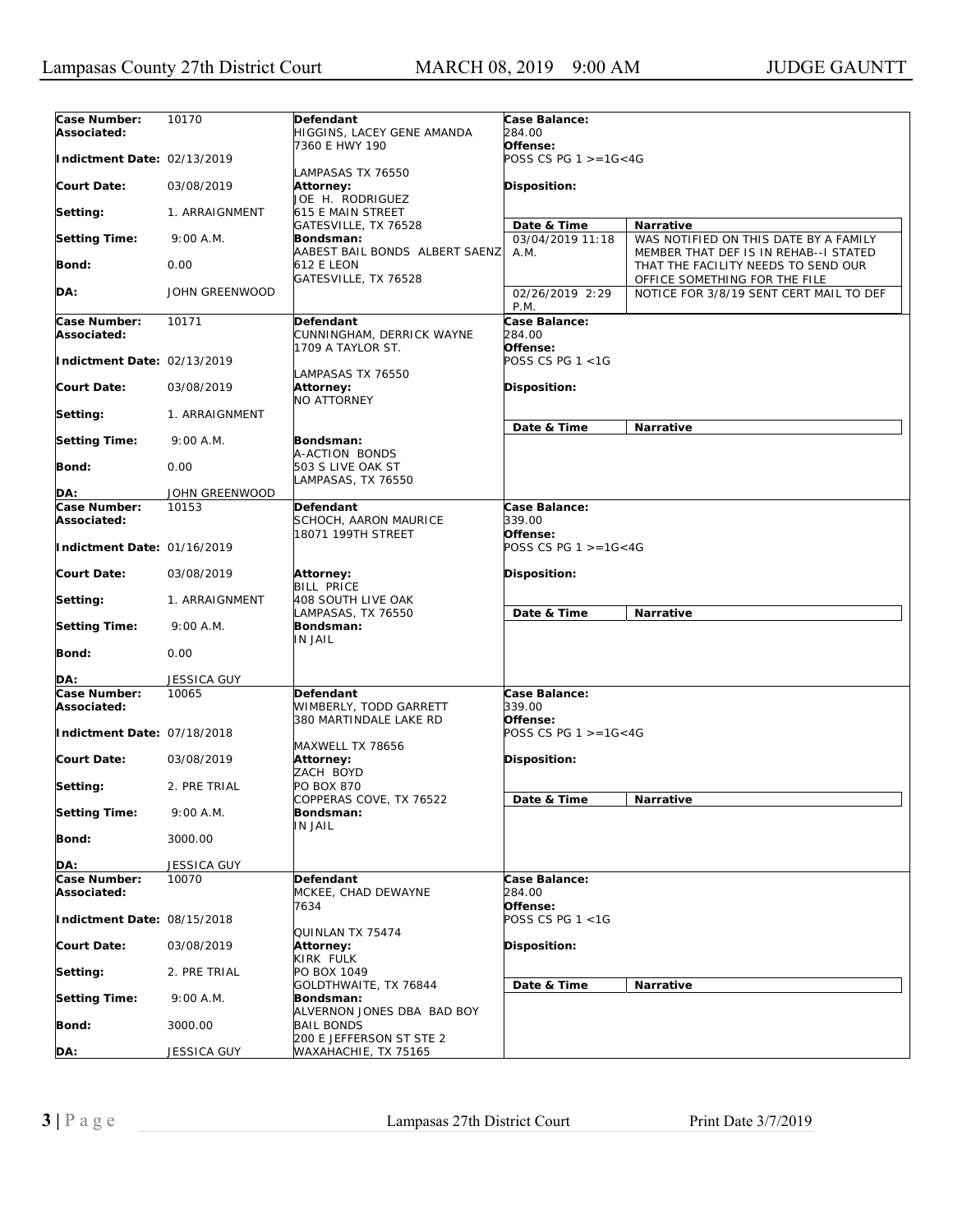| Case Number:<br>Associated: | 10036          | Defendant<br>OPER, GREGORY LEE                       | Case Balance:<br>399.00              |                  |
|-----------------------------|----------------|------------------------------------------------------|--------------------------------------|------------------|
| Indictment Date: 05/16/2018 |                | 357 CO RD 4820                                       | Offense:<br>POSS CS PG 1 <1G         |                  |
| <b>Court Date:</b>          | 03/08/2019     | KEMPNER TX 76539<br>Attorney:<br>EDDIE G. SHELL      | <b>Disposition:</b>                  |                  |
| Setting:                    | 2. PRE TRIAL   | 6000 NORTH HIGHWAY 281<br>MARBLE FALLS, TX 78654     | Date & Time                          | Narrative        |
| <b>Setting Time:</b>        | 9:00 A.M.      | Bondsman:<br><b>IN JAIL</b>                          |                                      |                  |
| Bond:                       | 1500.00        |                                                      |                                      |                  |
| DA:                         | JESSICA GUY    |                                                      |                                      |                  |
| Case Number:                | 10157          | Defendant                                            | Case Balance:                        |                  |
| Associated:                 |                | KIRKHAM, BILLY JOE<br>311 CR 3065                    | 224.00<br>Offense:                   |                  |
| Indictment Date: 01/16/2019 |                | LAMPASAS TX 76550                                    | <b>BURGLARY OF BUILDING</b>          |                  |
| <b>Court Date:</b>          | 03/08/2019     | Attorney:<br>EDDIE G. SHELL                          | <b>Disposition:</b>                  |                  |
| Setting:                    | 2. PRE TRIAL   | 6000 NORTH HIGHWAY 281<br>MARBLE FALLS, TX 78654     | Date & Time                          | Narrative        |
| <b>Setting Time:</b>        | 9:00 A.M.      | Bondsman:<br>A-ACTION BONDS                          |                                      |                  |
| Bond:                       | 0.00           | 503 S LIVE OAK ST<br>LAMPASAS, TX 76550              |                                      |                  |
| DA:                         | JOHN GREENWOOD |                                                      |                                      |                  |
| Case Number:<br>Associated: | 10089          | Defendant<br>KELLEY, ZACHARY AUSTIN                  | Case Balance:<br>674.00              |                  |
| Indictment Date: 09/12/2018 |                | 308 N ARNOLD<br>LAMPASAS TX 76550                    | Offense:<br>AGG SEXUAL ASSAULT CHILD |                  |
| <b>Court Date:</b>          | 03/08/2019     | Attorney:<br>EDDIE SHELL                             | <b>Disposition:</b>                  |                  |
| Setting:                    | 2. PRE TRIAL   | 6000 N HWY 281<br>MARBLE FALLS, TX 78654             | Date & Time                          | Narrative        |
| <b>Setting Time:</b>        | 9:00 A.M.      | Bondsman:<br>EDDIE SHELL                             |                                      |                  |
| <b>Bond:</b>                | 25000.00       | 6000 N HWY 281<br>GRANITE SHOALS, TX 78654           |                                      |                  |
| DA:                         | JOHN GREENWOOD |                                                      |                                      |                  |
| Case Number:<br>Associated: | 10060          | Defendant<br>SMITH, ELVIS GLEN<br>7874 CR 342        | Case Balance:<br>674.00<br>Offense:  |                  |
| Indictment Date: 07/18/2018 |                | MILANO TX 76556                                      | AGG SEXUAL ASSAULT CHILD             |                  |
| <b>Court Date:</b>          | 03/08/2019     | <b>Attorney:</b><br>PAUL HARRELL                     | <b>Disposition:</b>                  |                  |
| Setting:                    | 2. PRE TRIAL   | 412 S. LIVEOAK STREET<br>LAMPASAS, TX 76550          | Date & Time                          | <b>Narrative</b> |
| <b>Setting Time:</b>        | $9:00$ A.M.    | Bondsman:<br>IN JAIL                                 |                                      |                  |
| Bond:                       | 0.00           |                                                      |                                      |                  |
| DA:                         | JOHN GREENWOOD |                                                      |                                      |                  |
| Case Number:<br>Associated: | 10143          | Defendant<br>GONZALES-CANO, MARTIN                   | Case Balance:<br>474.00<br>Offense:  |                  |
| Indictment Date: 01/16/2019 |                | 304 CR 3372                                          | SEXUAL ASSAULT                       |                  |
| <b>Court Date:</b>          | 03/08/2019     | KEMPNER TX 76539<br>Attorney:<br>CHRISTPHER L ALONSO | Disposition:                         |                  |
| Setting:                    | 2. PRE TRIAL   | PO BOIX 831391                                       |                                      |                  |
| <b>Setting Time:</b>        | 9:00 A.M.      | SAN ANTONIO, TX 78283<br>Bondsman:                   | Date & Time                          | Narrative        |
| Bond:                       | 0.00           | IN JAIL                                              |                                      |                  |
| DA:                         | JESSICA GUY    |                                                      |                                      |                  |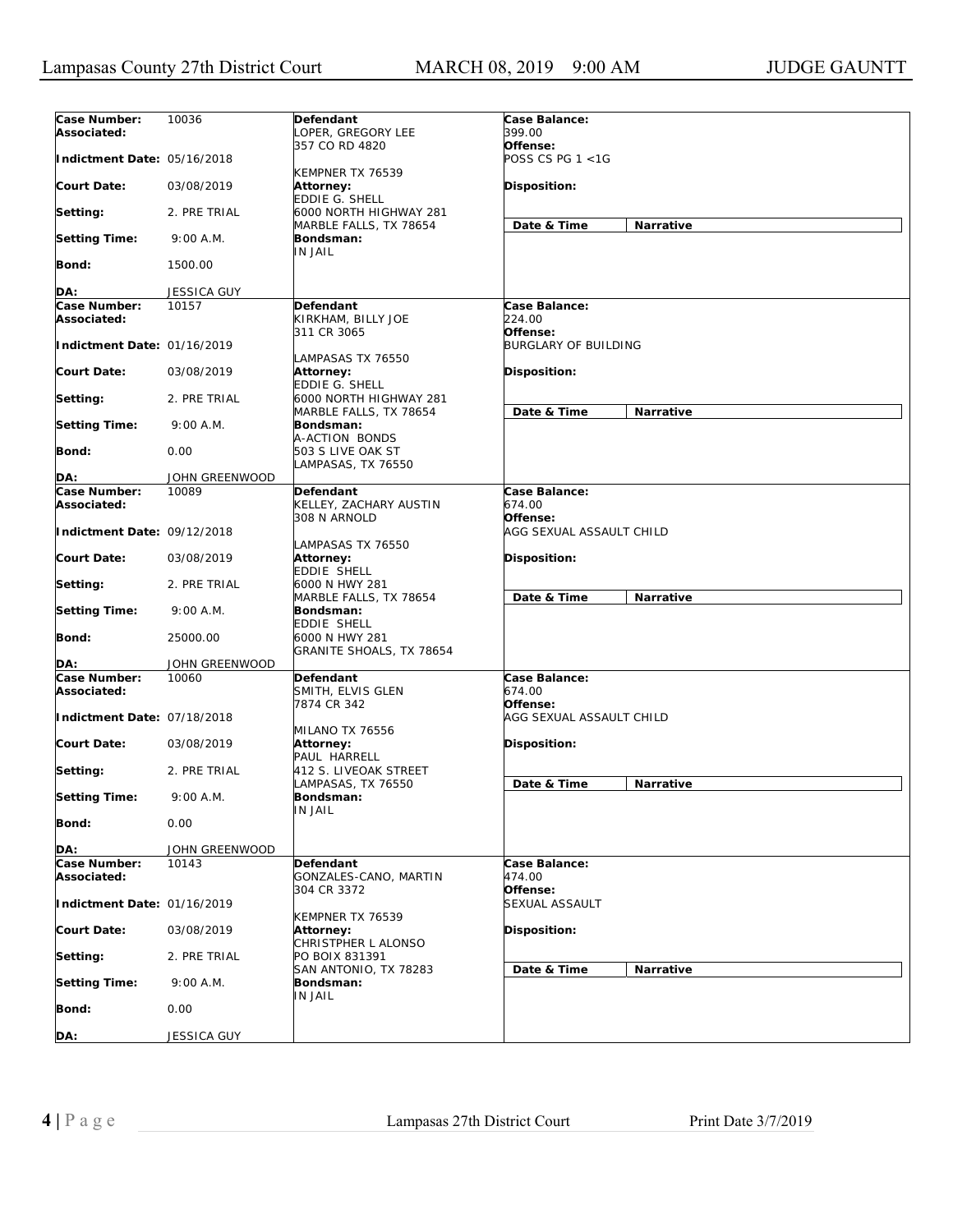| Case Number:<br>Associated:        | 10092              | Defendant<br>GAUNA, AMANDA NICOLE                            | Case Balance:<br>334.00                                  |
|------------------------------------|--------------------|--------------------------------------------------------------|----------------------------------------------------------|
| Indictment Date: 09/12/2018        |                    | 1019 MILL ST.<br>LAMPASAS TX 76550                           | Offense:<br>POSS CS PG $1 > = 16 < 4G$                   |
| <b>Court Date:</b>                 | 03/08/2019         | Attorney:<br>EDDIE G. SHELL                                  | Disposition:                                             |
| Setting:                           | 2. PRE TRIAL       | 6000 NORTH HIGHWAY 281                                       | Narrative                                                |
| <b>Setting Time:</b>               | 9:00 A.M.          | MARBLE FALLS, TX 78654<br>Bondsman:                          | Date & Time                                              |
| <b>Bond:</b>                       | 3000.00            | <b>IN JAIL</b>                                               |                                                          |
| DA:                                | <b>JESSICA GUY</b> |                                                              |                                                          |
| Case Number:                       | 10147              | Defendant                                                    | Case Balance:                                            |
| Associated:                        |                    | JOHNSON, SHANE EDWARD<br>104 N WALNUT ST                     | 224.00<br>Offense:                                       |
| Indictment Date: 01/16/2019        |                    | LAMPASAS TX 76550                                            | ASSAULT FAM/HOUSE MEM IMPEDE BREATH/CIRCULAT             |
| <b>Court Date:</b>                 | 03/08/2019         | <b>Attorney:</b><br>EDDIE G. SHELL                           | Disposition:                                             |
| Setting:                           | 2. PRE TRIAL       | 6000 NORTH HIGHWAY 281<br>MARBLE FALLS, TX 78654             | Date & Time<br>Narrative                                 |
| <b>Setting Time:</b>               | $9:00$ A.M.        | Bondsman:<br>A-ACTION BONDS                                  |                                                          |
| <b>Bond:</b>                       | 2500.00            | 503 S LIVE OAK ST<br>LAMPASAS, TX 76550                      |                                                          |
| DA:                                | <b>JESSICA GUY</b> |                                                              |                                                          |
| Case Number:                       | 9966               | Defendant                                                    | Case Balance:                                            |
| Associated:                        |                    | MALDONADO, JULIAANN NICOLE                                   | 469.00                                                   |
| Indictment Date: 01/01/1900        |                    | 200 W RAILWAY                                                | Offense:<br>POSS CS PG 1 <1G                             |
| <b>Court Date:</b>                 | 03/08/2019         | LOMETA TX 76853<br>Attorney:<br><b>BILL PRICE</b>            | <b>Disposition:</b>                                      |
| Setting:                           | 3. PLEA            | 408 SOUTH LIVE OAK<br>LAMPASAS, TX 76550                     | Date & Time<br>Narrative                                 |
| <b>Setting Time:</b>               | 9:00 A.M.          | Bondsman:<br>IN JAIL                                         |                                                          |
| <b>Bond:</b>                       | 2500.00            |                                                              |                                                          |
| DA:                                | JOHN GREENWOOD     |                                                              |                                                          |
| <b>Case Number:</b><br>Associated: | 9943               | Defendant<br>MALDONADO, JULIAANN NICOLE<br>200 W RAILWAY     | Case Balance:<br>469.00<br>Offense:                      |
| Indictment Date: 12/13/2017        |                    |                                                              | POSS CS PG 1 <1G                                         |
| <b>Court Date:</b>                 | 03/08/2019         | LOMETA TX 76853<br>Attorney:<br><b>BILL PRICE</b>            | <b>Disposition:</b>                                      |
| Setting:                           | 3. PLEA            | <b>408 SOUTH LIVE OAK</b><br>LAMPASAS, TX 76550              | Date & Time<br>Narrative                                 |
| <b>Setting Time:</b>               | 9:00 A.M.          | Bondsman:<br>IN JAIL                                         |                                                          |
| <b>Bond:</b>                       | 5000.00            |                                                              |                                                          |
| DA:                                | JOHN GREENWOOD     |                                                              |                                                          |
| Case Number:<br>Associated:        | 10008              | Defendant<br>MCGEHEE, JUSTIN WAYNE                           | Case Balance:<br>224.00                                  |
| Indictment Date: 04/11/2018        |                    | 5982 E HWY 190 - MAILING<br>221 CR 4128<br>LAMPASAS TX 76550 | Offense:<br>FALSE NAME INFO/FORGERY VEHICLE REGISTRATION |
| <b>Court Date:</b>                 | 03/08/2019         | Attorney:<br>DAVID WALTERS                                   | Disposition:                                             |
| Setting:                           | 3. PLEA            | 1101 NAVASOTA ST STE 3<br>AUSTIN, TX 78702                   |                                                          |
| <b>Setting Time:</b>               | 9:00 A.M.          | Bondsman:                                                    | Date & Time<br>Narrative                                 |
| <b>Bond:</b>                       | 0.00               | <b>FREEDOM BAIL BONDS</b><br>307 S ROCK                      |                                                          |
| DA:                                | JOHN GREENWOOD     | GEORGETOWN, TX 78626                                         |                                                          |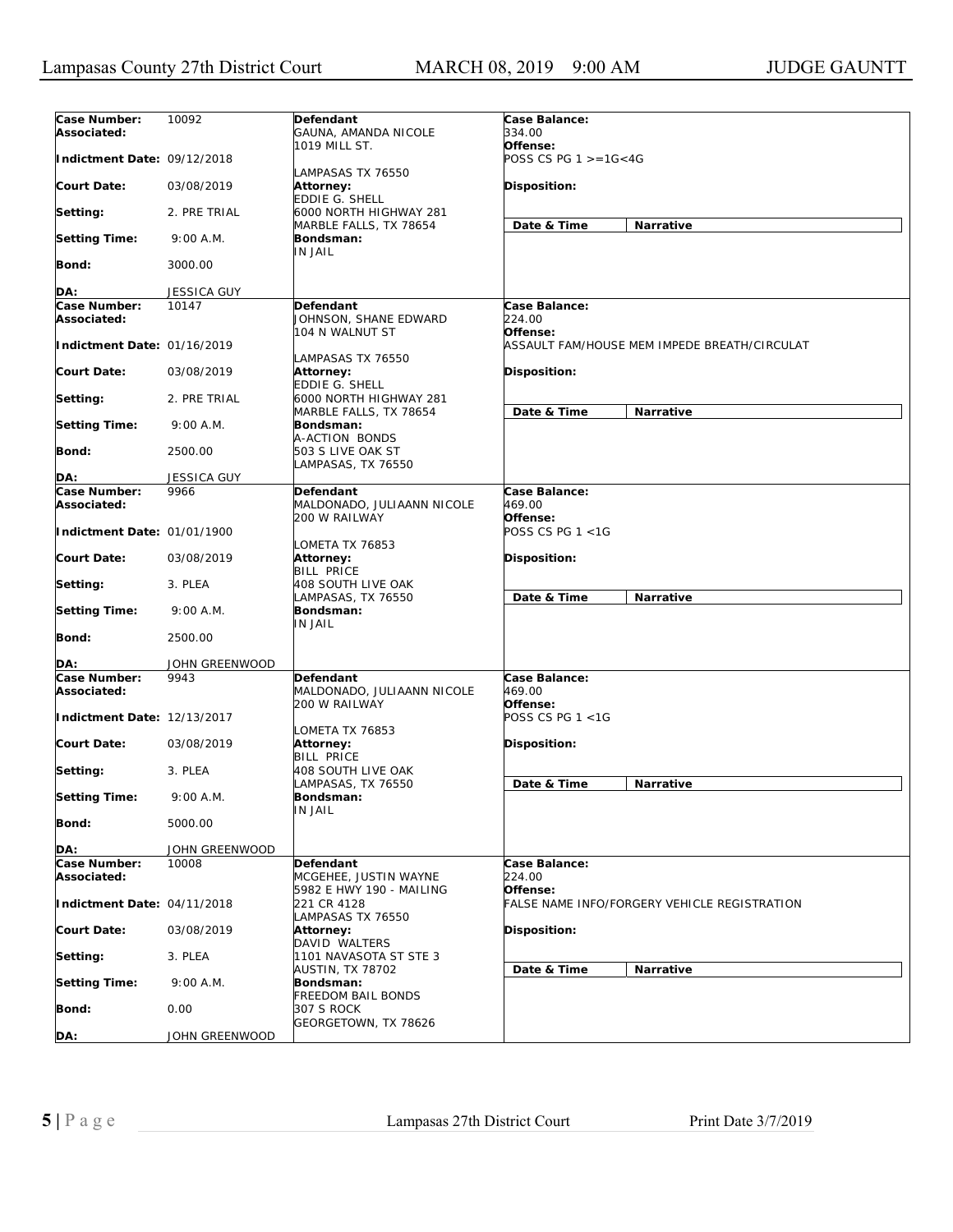| Case Number:<br>Associated: | 10009                        | Defendant<br>MCGEHEE, JUSTIN WAYNE                        | Case Balance:<br>224.00                                    |                  |
|-----------------------------|------------------------------|-----------------------------------------------------------|------------------------------------------------------------|------------------|
| Indictment Date: 04/11/2018 |                              | 5982 E HWY 190 - MAILING<br>221 CR 4128                   | Offense:<br>FALSE OR FORGERY STATMENT VEHICLE REGISTRATION |                  |
| <b>Court Date:</b>          | 03/08/2019                   | LAMPASAS TX 76550<br>Attorney:                            | <b>Disposition:</b>                                        |                  |
| Setting:                    | 3. PLEA                      | <b>DAVID WALTERS</b><br>1101 NAVASOTA ST STE 3            |                                                            |                  |
| <b>Setting Time:</b>        | 9:00 A.M.                    | <b>AUSTIN, TX 78702</b><br>Bondsman:                      | Date & Time                                                | <b>Narrative</b> |
| Bond:                       | 0.00                         | FREEDOM BAIL BONDS<br>307 S ROCK                          |                                                            |                  |
|                             |                              | GEORGETOWN, TX 78626                                      |                                                            |                  |
| DA:                         | JOHN GREENWOOD               |                                                           |                                                            |                  |
| Case Number:                | 9688                         | Defendant                                                 | Case Balance:                                              |                  |
| Associated:                 |                              | LEON, BRANDY MARIE<br>608 S MAIN ST                       | 364.00<br>Offense:                                         |                  |
| Indictment Date: 12/21/2016 |                              | LAMPASAS TX 76550                                         | POSS CS PG 1 <1G                                           |                  |
| <b>Court Date:</b>          | 03/08/2019                   | Attorney:<br>EDDIE G. SHELL                               | <b>Disposition:</b>                                        |                  |
| Setting:                    | ADJUDICATION                 | 6000 NORTH HIGHWAY 281                                    |                                                            |                  |
| <b>Setting Time:</b>        | ANNOUNCEMENT<br>$9:00$ A.M.  | MARBLE FALLS, TX 78654<br>Bondsman:                       | Date & Time                                                | <b>Narrative</b> |
| Bond:                       | 2500.00                      | IN JAIL                                                   |                                                            |                  |
| DA:                         | <b>JESSICA GUY</b>           |                                                           |                                                            |                  |
| Case Number:                | 9173                         | Defendant                                                 | Case Balance:                                              |                  |
| Associated:                 |                              | <b>GROVES, REAGAN LEE</b>                                 | 229.00                                                     |                  |
| Indictment Date: 03/19/2014 |                              | <b>N US HWY 281</b>                                       | Offense:<br>PROH WEAPON                                    |                  |
| <b>Court Date:</b>          | 03/08/2019                   | LAMPASAS TX 76550<br><b>Attorney:</b><br>EDDIE G. SHELL   | <b>Disposition:</b>                                        |                  |
| Setting:                    | ADJUDICATION                 | 6000 NORTH HIGHWAY 281                                    |                                                            |                  |
|                             | ANNOUNCEMENT                 | MARBLE FALLS, TX 78654                                    | Date & Time                                                | Narrative        |
| <b>Setting Time:</b>        | 9:00 A.M.                    | Bondsman:                                                 |                                                            |                  |
|                             |                              | EDDIE SHELL                                               |                                                            |                  |
| Bond:                       | 2500.00                      | 6000 N HWY 281<br>GRANITE SHOALS, TX 78654                |                                                            |                  |
| DA:                         | JOHN GREENWOOD               |                                                           |                                                            |                  |
| Case Number:<br>Associated: | 9934                         | Defendant<br>FRIEDLANDER, JONATHAN MICHAEL                | Case Balance:<br>284.00                                    |                  |
| Indictment Date: 11/15/2017 |                              | 603 E. AVE G                                              | Offense:<br>POSS CS PG $1 > = 16 < 4G$                     |                  |
|                             |                              | LAMPASAS TX 76550                                         |                                                            |                  |
| <b>Court Date:</b>          | 03/08/2019                   | Attorney:<br>EDDIE G. SHELL                               | Disposition:                                               |                  |
| Setting:                    | ADJUDICATION<br>ANNOUNCEMENT | 6000 NORTH HIGHWAY 281<br>MARBLE FALLS, TX 78654          | Date & Time                                                | Narrative        |
| <b>Setting Time:</b>        | 9:00 A.M.                    | Bondsman:                                                 |                                                            |                  |
| Bond:                       | 5000.00                      | ACE BAIL BONDS<br>7850 CR 252<br><b>BERTRAM, TX 78605</b> |                                                            |                  |
| DA:                         | JOHN GREENWOOD               |                                                           |                                                            |                  |
| Case Number:<br>Associated: | 9935                         | Defendant<br>FRIEDLANDER, JONATHAN MICHAEL                | Case Balance:<br>284.00                                    |                  |
| Indictment Date: 11/15/2017 |                              | 603 E. AVE G                                              | Offense:<br>POSS CS PG $1 > = 16 < 4G$                     |                  |
| Court Date:                 | 03/08/2019                   | LAMPASAS TX 76550<br>Attorney:<br>EDDIE G. SHELL          | Disposition:                                               |                  |
| Setting:                    | ADJUDICATION                 | 6000 NORTH HIGHWAY 281                                    |                                                            |                  |
| <b>Setting Time:</b>        | ANNOUNCEMENT<br>9:00 A.M.    | MARBLE FALLS, TX 78654<br>Bondsman:                       | Date & Time                                                | Narrative        |
| <b>Bond:</b>                | 2500.00                      | ACE BAIL BONDS<br>7850 CR 252<br>BERTRAM, TX 78605        |                                                            |                  |
| DA:                         | JOHN GREENWOOD               |                                                           |                                                            |                  |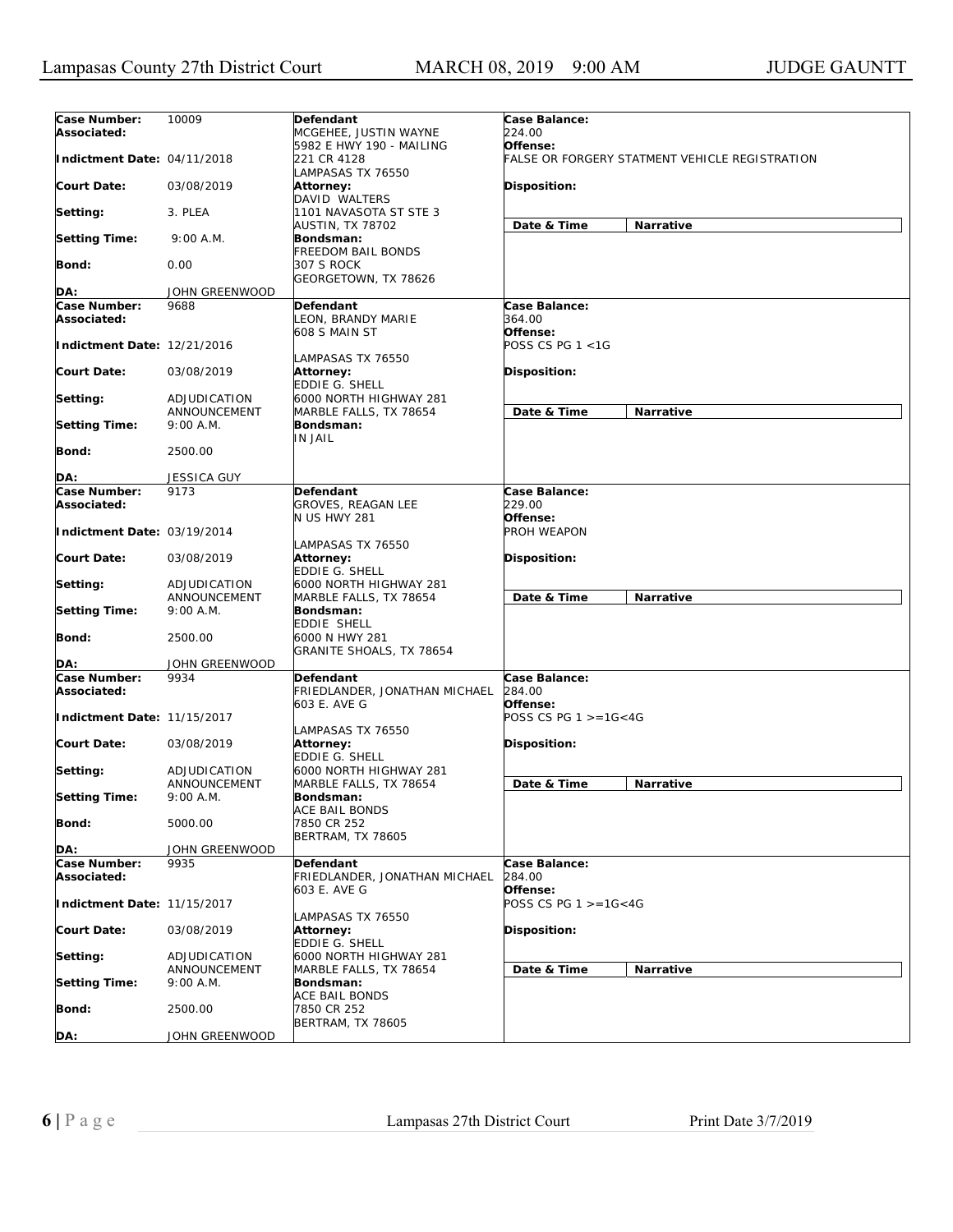| Case Number:                | 8669               | Defendant                      | Case Balance:                           |                                             |  |
|-----------------------------|--------------------|--------------------------------|-----------------------------------------|---------------------------------------------|--|
| Associated:                 |                    | ALLEN, LISA DENISE             | 280.00                                  |                                             |  |
|                             |                    | 205 AVE F APT 5                | Offense:                                |                                             |  |
| Indictment Date: 04/20/2011 |                    |                                |                                         | FRAUD USE/POSS IDENTIFYING INFO # ITEMS < 5 |  |
|                             |                    | COPPERAS COVE TX 76522         |                                         |                                             |  |
| <b>Court Date:</b>          | 03/08/2019         | <b>Attorney:</b>               | Disposition:                            |                                             |  |
|                             |                    | PAUL HARRELL                   |                                         |                                             |  |
|                             | ADJUDICATION       | 412 S. LIVEOAK STREET          |                                         |                                             |  |
| Setting:                    |                    |                                |                                         |                                             |  |
|                             | <b>HEARING</b>     | LAMPASAS, TX 76550             | Date & Time                             | Narrative                                   |  |
| <b>Setting Time:</b>        | 9:00 A.M.          | Bondsman:                      |                                         |                                             |  |
|                             |                    | AABEST BAIL BONDS ALBERT SAENZ |                                         |                                             |  |
| <b>Bond:</b>                | 10000.00           | <b>612 E LEON</b>              |                                         |                                             |  |
|                             |                    | GATESVILLE, TX 76528           |                                         |                                             |  |
| DA:                         | JOHN GREENWOOD     |                                |                                         |                                             |  |
| Case Number:                | 9405               | Defendant                      | Case Balance:                           |                                             |  |
| Associated:                 |                    | KNIGHT, SHAWNA KAY             | 284.00                                  |                                             |  |
|                             |                    | 1612 MILLER STREET             | Offense:                                |                                             |  |
| Indictment Date: 06/17/2015 |                    |                                | POSS CS PG 1 <1G                        |                                             |  |
|                             |                    | BELTON TX 76513                |                                         |                                             |  |
|                             |                    |                                |                                         |                                             |  |
| <b>Court Date:</b>          | 03/08/2019         | <b>Attorney:</b>               | <b>Disposition:</b>                     |                                             |  |
|                             |                    | <b>KURT GLASS</b>              |                                         |                                             |  |
| Setting:                    | ADJUDICATION       | 2608 N. MAIN ST. SUITE B-135   |                                         |                                             |  |
|                             | <b>HEARING</b>     | <b>BELTON, TX 76513</b>        | Date & Time                             | <b>Narrative</b>                            |  |
| <b>Setting Time:</b>        | $1:30$ P.M.        | Bondsman:                      | 02/28/2019                              | <b>ATTY GLASS TO APPROACH ABOUT</b>         |  |
|                             |                    | CLICK OF THE CUFFS             | $3:53$ P.M.                             | <b>RESCHEDULING A COURT DATE</b>            |  |
| <b>Bond:</b>                | 0.00               | 6301 CR 330 EMAIL:             | 02/07/2019 1:32                         | ATTY GLASS TO APPROACH ABOUT                |  |
|                             |                    | COTCBB@GMAIL.COM               | P.M.                                    | SCHEDULING A VISITING JUDGE.                |  |
| DA:                         | JOHN GREENWOOD     | BERTRAM, TX 78605              |                                         |                                             |  |
| Case Number:                | 10160              | Defendant                      | Case Balance:                           |                                             |  |
| Associated:                 |                    | WILLIAMS, WARREN PHILLIP       | 284.00                                  |                                             |  |
|                             |                    | 5404 FRONT ST                  | Offense:                                |                                             |  |
| Indictment Date: 01/16/2019 |                    |                                | DEL MARIJ $\leq$ = 1/4 OZ               |                                             |  |
|                             |                    |                                |                                         |                                             |  |
|                             |                    | ROCHELLE TX 76872              |                                         |                                             |  |
| <b>Court Date:</b>          | 03/08/2019         | <b>Attorney:</b>               | <b>Disposition:</b>                     |                                             |  |
|                             |                    | PAUL HARRELL                   |                                         |                                             |  |
| Setting:                    | <b>MOTION TO</b>   | 412 S. LIVEOAK STREET          |                                         |                                             |  |
|                             | <b>SUPPRESS</b>    | LAMPASAS, TX 76550             | Date & Time                             | Narrative                                   |  |
| <b>Setting Time:</b>        | $1:30$ P.M.        | Bondsman:                      |                                         |                                             |  |
|                             |                    | A-ACTION BONDS                 |                                         |                                             |  |
| <b>Bond:</b>                | 1000.00            | 503 S LIVE OAK ST              |                                         |                                             |  |
|                             |                    | LAMPASAS, TX 76550             |                                         |                                             |  |
| DA:                         | <b>JESSICA GUY</b> |                                |                                         |                                             |  |
| Case Number:                | 10043              | Defendant                      | Case Balance:                           |                                             |  |
|                             |                    |                                |                                         |                                             |  |
| Associated:                 |                    | EASTER, FREDERICK WAYNE        | 224.00                                  |                                             |  |
|                             |                    | 442 PR 1296                    | Offense:                                |                                             |  |
| Indictment Date: 06/13/2018 |                    |                                | <b>DEADLY CONDUCT DISCHARGE FIREARM</b> |                                             |  |
|                             |                    |                                |                                         |                                             |  |
| <b>Court Date:</b>          | 03/08/2019         | <b>Attorney:</b>               | <b>Disposition:</b>                     |                                             |  |
|                             |                    | <b>MARY BETH HARRELL</b>       |                                         |                                             |  |
| Setting:                    | Motions            | 701 W. CENTRAL TEXAS           |                                         |                                             |  |
|                             |                    | <b>EXPRESSWAY</b>              | Date & Time                             | Narrative                                   |  |
| <b>Setting Time:</b>        | $2:00$ P.M.        | KILLEEN, TX 76541              |                                         | <b>MOTION FOR RETURN OF SEIZED WEAPON</b>   |  |
|                             |                    | Bondsman:                      |                                         |                                             |  |
| <b>Bond:</b>                | 10000.00           |                                |                                         |                                             |  |
|                             |                    |                                |                                         |                                             |  |
| DA:                         | JOHN GREENWOOD     |                                |                                         |                                             |  |
|                             |                    |                                |                                         |                                             |  |
| Case Number:                | 8427               | Defendant                      | Case Balance:                           |                                             |  |
| Associated:                 |                    | MEADOWS, JOEL TRAVIS           | 1305.00                                 |                                             |  |
|                             |                    |                                | Offense:                                |                                             |  |
| Indictment Date: 07/22/2009 |                    |                                | DWI AND FELONY REPETITION               |                                             |  |
|                             |                    |                                |                                         |                                             |  |
| <b>Court Date:</b>          | 03/08/2019         | <b>Attorney:</b>               | Disposition:                            |                                             |  |
|                             |                    | RICHARD HAMMETT                | PLEAD GUILTY-PROBATION                  |                                             |  |
| Setting:                    | Revocation         | PO BOX 1787                    |                                         |                                             |  |
|                             | Announcement       | LAMPASAS, TX 76550             | Date & Time                             | <b>Narrative</b>                            |  |
| <b>Setting Time:</b>        | 9:00 A.M.          | Bondsman:                      |                                         |                                             |  |
|                             |                    | <b>FREEDOM BAIL BONDS</b>      |                                         |                                             |  |
| <b>Bond:</b>                | 15000.00           | 307 S ROCK                     |                                         |                                             |  |
|                             |                    | GEORGETOWN, TX 78626           |                                         |                                             |  |
| DA:                         | JOHN GREENWOOD     |                                |                                         |                                             |  |
|                             |                    |                                |                                         |                                             |  |